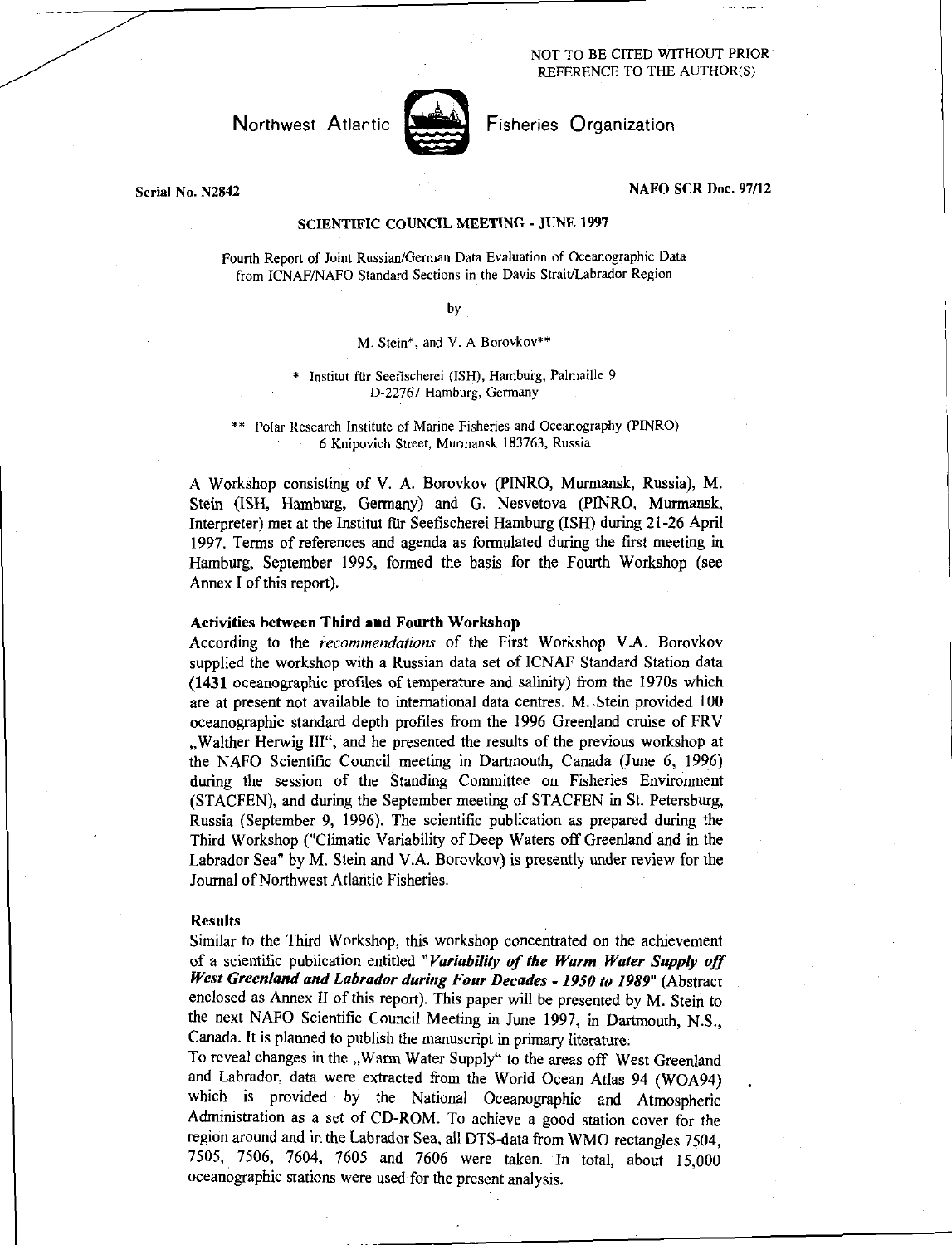Realisation of the W0A94 data extraction and graphical evaluation of the variability aspects were performed by means of the OCEAN-DATA-VIEW 4.0 software (ODV). This software product was provided by R. Schlitzer from the Alfred-Wegener-Institute for Polar and Marine Research, Bremerhaven, Germany through the INTERNET.

Hardware requirements to use this software in an economic way are: IBMcompatible PC with Pentium processor, 32MB RAM, >1GB Harddisk, ZIP-drive, color printer.

### Next Meeting

The next and last Workshop meeting within the scope of the project will be held in PINRO, Murmansk, Russia, tentatively during 4 -11 August, 1997. During the Workshop in Murmansk ideas will be developed as to continue the valuable cooperation between the two institutions, PINRO and ISH.

## Acknowledgements

The members of the workshop appreciate the administrative help given by the director of ISH, Dr. G. Hubold and his staff. Special thanks go to R. Schlitzer from the Alfred-Wegener-Institute for Polar and Marine Research, Bremerhaven, Germany, for providing the Workshop with the modern, WINDOWS 95 based Software OCEAN-DATA-VIEW.

This project was funded by the *German-Russian Cooperation in* Agricultural Sciences, Project 74 of the Cooperation contract 1996/97.

## Abbreviations:

| <b>DTS</b>   | Depth Temperature Salinity                             |
|--------------|--------------------------------------------------------|
| <b>ICNAF</b> | <b>International Commission for Northwest Atlantic</b> |
|              | Fisheries                                              |
| <b>ISH</b>   | Institut für Seefischerei                              |
| <b>NAFO</b>  | Northwest Atlantic Fisheries Organisation              |
| <b>PINRO</b> | Polar Research Institute of Marine Fisheries and       |
|              | Oceanography.                                          |
| <b>WMO</b>   | World Meteorological Organization                      |